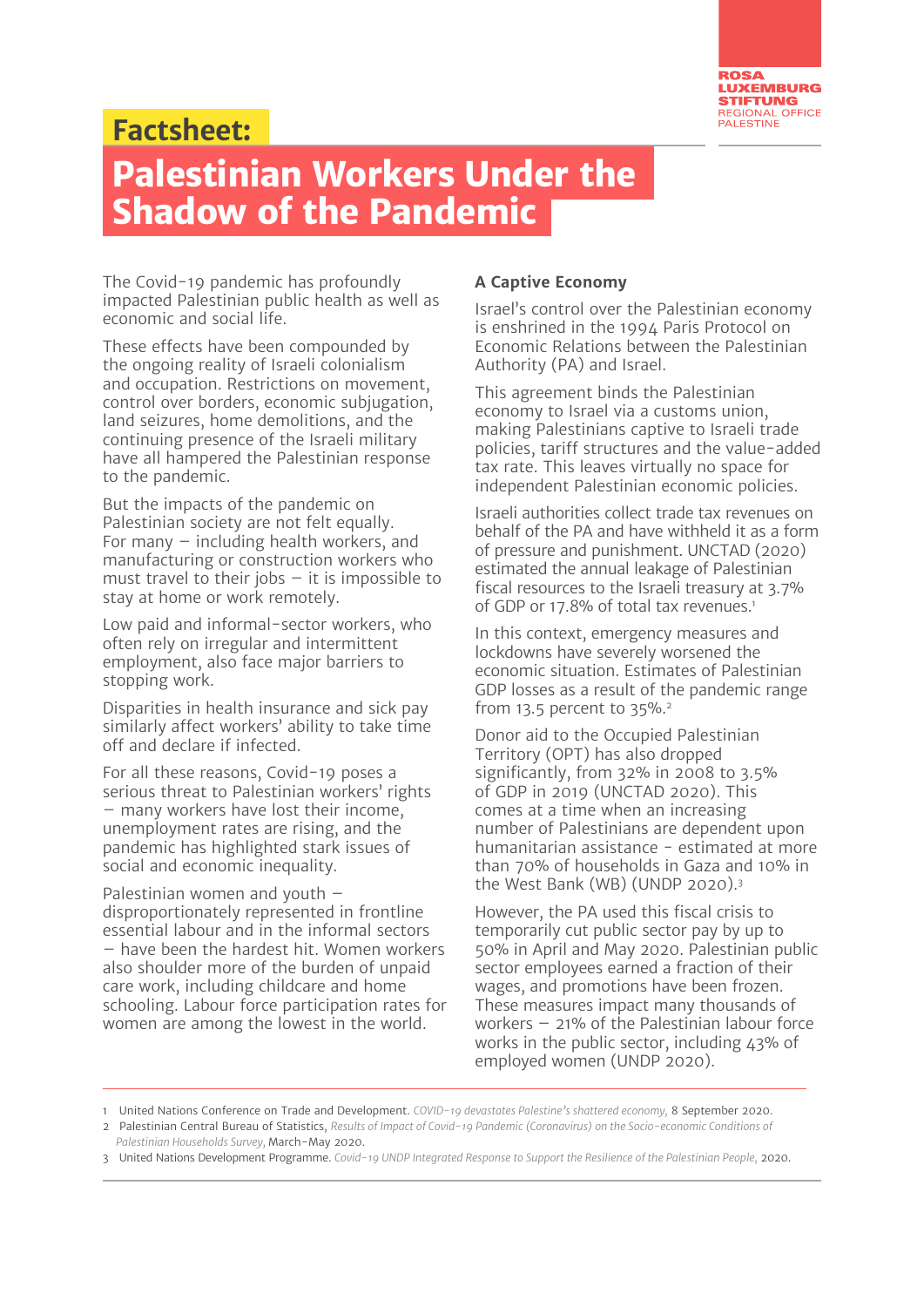

Palestinian Central Bureau of Statistics. Labour Force Survey. Third Quarter 2020.